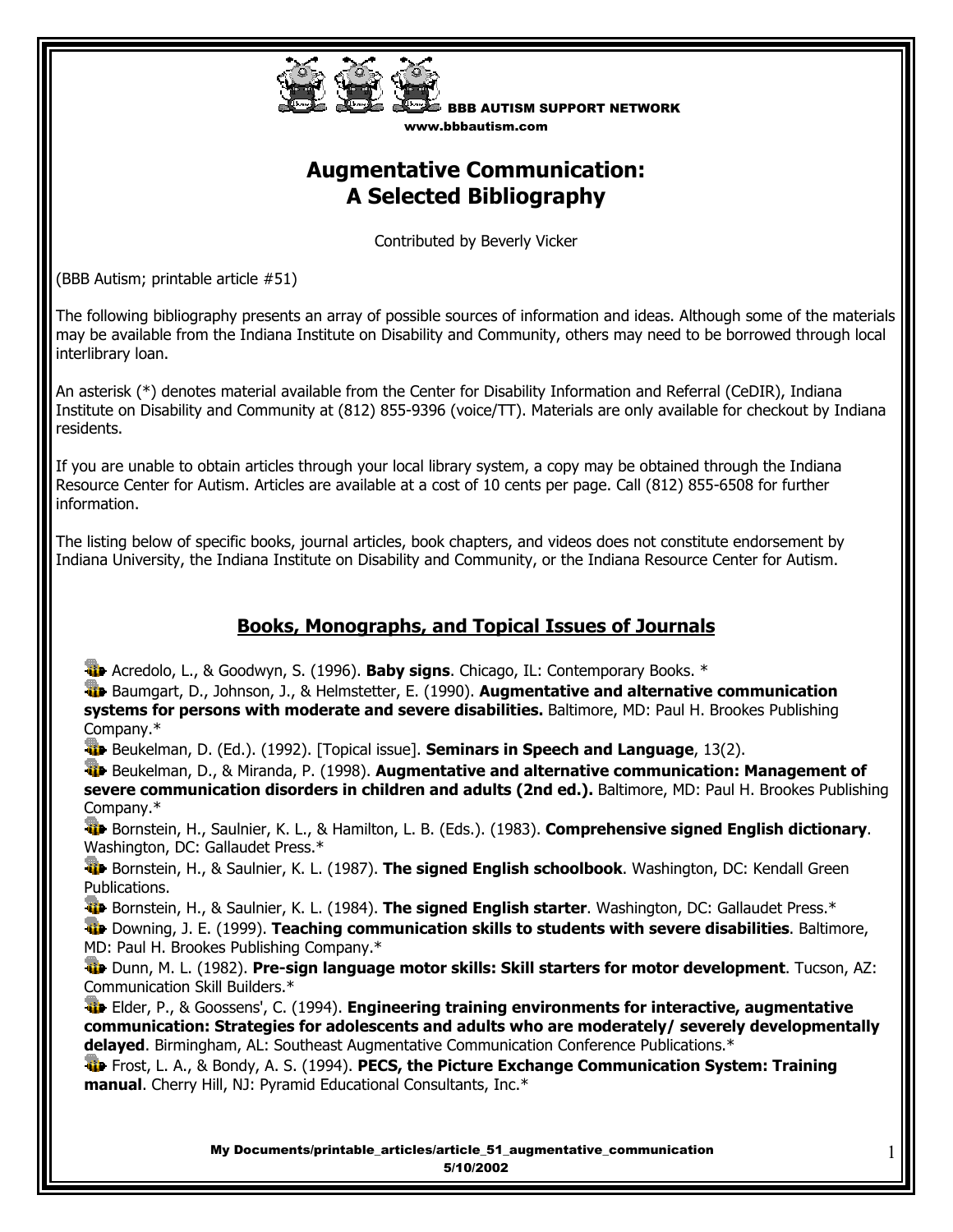

BBB AUTISM SUPPORT NETWORK www.bbbautism.com

 Goossens', C., Crain, S., & Elder, P. (1992). **Engineering the preschool environment for interactive symbol communication: 18 months to 5 years developmentally.** Birmingham, AL: Southeast Augmentative Communication Conference Publications.\*

 Glennen, S., & DeCoste, D. (1997). **The handbook of augmentative and alternative communication**. San Diego, CA: Singular Publishing Group.

 Johnson, J. M., Baumgart, D., Helmstetter, E., & Curry, C. (1996). **Augmenting basic communication in natural contexts**. Baltimore, MD: Paul H. Brookes Publishing Company.\*

**King, T. W. (1999). Assistive technology: Essential human factors.** Boston, MA: Allyn & Bacon.\*

 Light, J. C., & Binger, C. (1998). **Building communicative competence with individuals who use augmentative and alternative communication**. Baltimore, MD: Paul H. Brookes Publishing Company.

 Lloyd, L., Fuller, D., & Arvidson, H. (Eds.). (1997). **Augmentative and alternative communication: A handbook of principles and practices.** Needham Heights, MA: Allyn & Bacon.

McCarthy, C. F., McLean, L., Miller, J., Paul-Brown, D, Romski, M.A., Rourk, J. D., & Yoder, D. E. (1998). **Communication supports checklist for serving individuals with severe disabilities.** Baltimore, MD: Paul Brookes Publishing.\*

**Montgomery, J. (Ed.). (1987). Applications of augmentative communication in schools and clinics** [Topical issue]. Seminars in Speech and Language, 8(2).

**Ri**e Riekehof, L. L. (1978). **The joy of signing**. Springfield, MO: Gospel Publishing House.\*

**Romski, M. A., & Sevick, R. A. (1996). Breaking the speech barrier: Language development through augmented means.** Baltimore, MD: Paul H. Brookes Publishing Company.\*

 Siegel-Causey, E., & Guess, D. (1989). **Enhancing nonsymbolic communication interactions among learners with severe disabilities.** Baltimore, MD: Paul H. Brookes Publishing Company.\*

 Skelly, M. (1979). **Amer-Ind gestural code based on universal American Indian hand talk**. New York, NY: Elsevier.

 Tennant, R. A., & Brown, M.G. (1998). **The American Sign Language handshape dictionary**. San Diego, CA: Sign Enhancers, Inc.

 Vicker, B. (1996). **Using tangible symbols for communication purposes: An optional step in building the two-way communication process**. Bloomington, IN: Indiana University, Institute for the Study of Developmental Disabilities.\*

# **Articles and Book Chapters**

 Alm, N. (1993). **The development of augmentative and alternative communication systems to assist with social communication.** Technology and Disability, 2(3), 1-18.

 Beukelman, D., McGinnis, J., & Morrow, D. (1991). **Vocabulary selection in augmentative and alternative communication.** AAC: Augmentative and Alternative Communication, 7(3), 171-185.

 Blischak, D. M. (1994). **Phonological awareness: Implications for individuals with little or no functional speech.** AAC: Augmentative and Alternative Communication, 10(4), 245-254.

**The Calculator, S. (1999). AAC outcomes for children and youths with severe disabilities: When seeing is believing**. AAC: Augmentative and Alternative Communication, 15(1), 4-12.

**The Calculator, S., & Jorgensen, C. (1991). Integrating AAC instruction into regular education settings: Expounding on best practices**. AAC: Augmentative and Alternative Communication, 7(3), 204-214.

 Dowden, P. A., & Marriner, N. A. (1995). **Augmentative and alternative communication: Treatment principles and strategies.** Seminars in Speech and Language, 16(2), 140-157.

 Light, J. (1997). **"Communication is the essence of human life": Reflections on communicative competence**. AAC: Augmentative and Alternative Communication, 13(2), 61-70.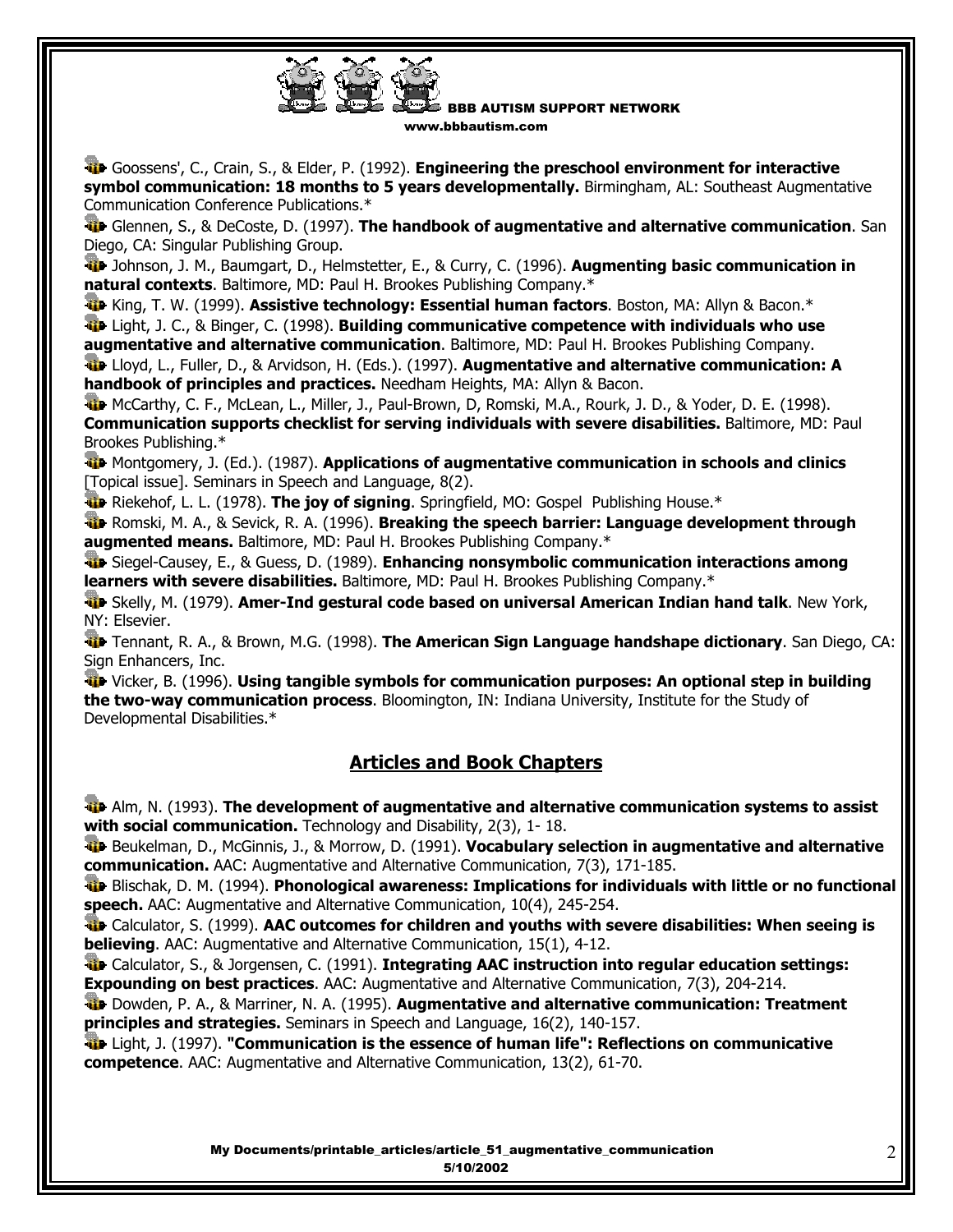

BBB AUTISM SUPPORT NETWORK www.bbbautism.com

 Light, J., DaHilo, J., English, J., Gutierrez, L., & Hartz, J. (1992). **Instructing facilitators to support the communication of people who use augmentative communication systems**. Journal of Speech and Hearing Research, 35(4), 865-875.

**Kangas, K., & Lloyd, L. (1988). Early cognitive skills as prerequisites to augmentative and alternative communication use: What are we waiting for?** AAC: Augmentative and Alternative Communication, 4(3), 211- 221.

**McLean, J., McLean, L., Brady, N., & Etter, R. (1991). Communication profiles of two types of gestures using nonverbal persons with severe to profound mental retardation.** Journal of Speech and Hearing Research, 34(2), 294-308.

**W** Mirenda, P. (1985). Designing pictorial communication systems for physically able bodied students **with severe handicaps**. AAC: Augmentative and Alternative Communication, 1(1), 58-64.

 Mirenda, P. (1996). **Sheltered employment and augmentative communication: An oxymoron?** AAC: Augmentative and Alternative Communication, 12(3), 193-197.

 Mirenda, P. (1992). **School to post school transition planning for augmentative and alternative communication users**. Seminars in Speech and Language, 13(2), 130- 142.

**The Mirenda, P. (1997). Supporting individuals with challenging behaviors through functional communication training and AAC**: Research review. AAC: Augmentative and Alternative Communication, 13(4), 207-225.

 Oxley, J. D., & Norris, J. A. (2000). **Children's use of memory strategies: Relevance to voice output communication aid use.** AAC: Augmentative and Alternative Communication, 16(2), 79-94.

 Paul, R. (1997). **Facilitating transitions in language development for children using AAC**. AAC: Augmentative and Alternative Communication, 13(3), 141-148.

 Reichle, J., York, J., & Eynon, D. (1989). **Influence of indicating preferences for initiating, maintaining, and terminating interactions.** In F. Brown & D. Lehr (Eds.), Persons with profound disabilities: Issues and practices (pp. 191-211). Baltimore, MD: Paul H. Brookes Publishing.

 Rowland, C., & Schweigert, P. (2000). **Tangible symbols, tangible outcomes**. AAC: Augmentative and Alternative Communication, 16(2), 61-78.

 Sigafoos, J. (1999). **Creating opportunities for augmentative and alternative communication: Strategies for involving people with developmental disabilities**. AAC: Augmentative and Alternative Communication, 15(3), 183-190.

 Spragale, D., & Micueci, D. (1990**). Signs of the week: A functional approach to manual sign training**. AAC: Augmentative and Alternative Communication, 6(1), 29-37.

 Stephenson, J., & Linfoot, K. (1996). **Pictures as communication symbols for students with severe intellectual disability**. AAC: Augmentative and Alternative Communication, 12(4), 244-255.

 Trepagnier, C. (1995). **Design goals for augmentative communication**. Communication Outlook, 17(1), 12- 21.

### **Videos**

 Frost, L., & Bondy, A. (1998). **An introduction to PECS: The Picture Exchange Communication System**. [video recording]. Newark, DE: Pyramid Educational Consultants.\*

**W** McLean, J., Sack, S., McLean, L., O'Connor, A., & Simmons, S. (1990). Developing communicative **interactions** [training videos and manuals]. Parsons, KS: University of Kansas, Bureau of Child Research. \* **The Mecca, A., & Vicker B. (1988). Teaching non-traditional communicative behavior** [video recording]. Bloomington, IN: Indiana University, Institute for the Study of Developmental Disabilities.\*

 National Center to Improve Practice. (1994). **Welcome to my preschool: Communicating with technology**. [video recording]. Newton, MA: Author.\*

> My Documents/printable\_articles/article\_51\_augmentative\_communication 5/10/2002